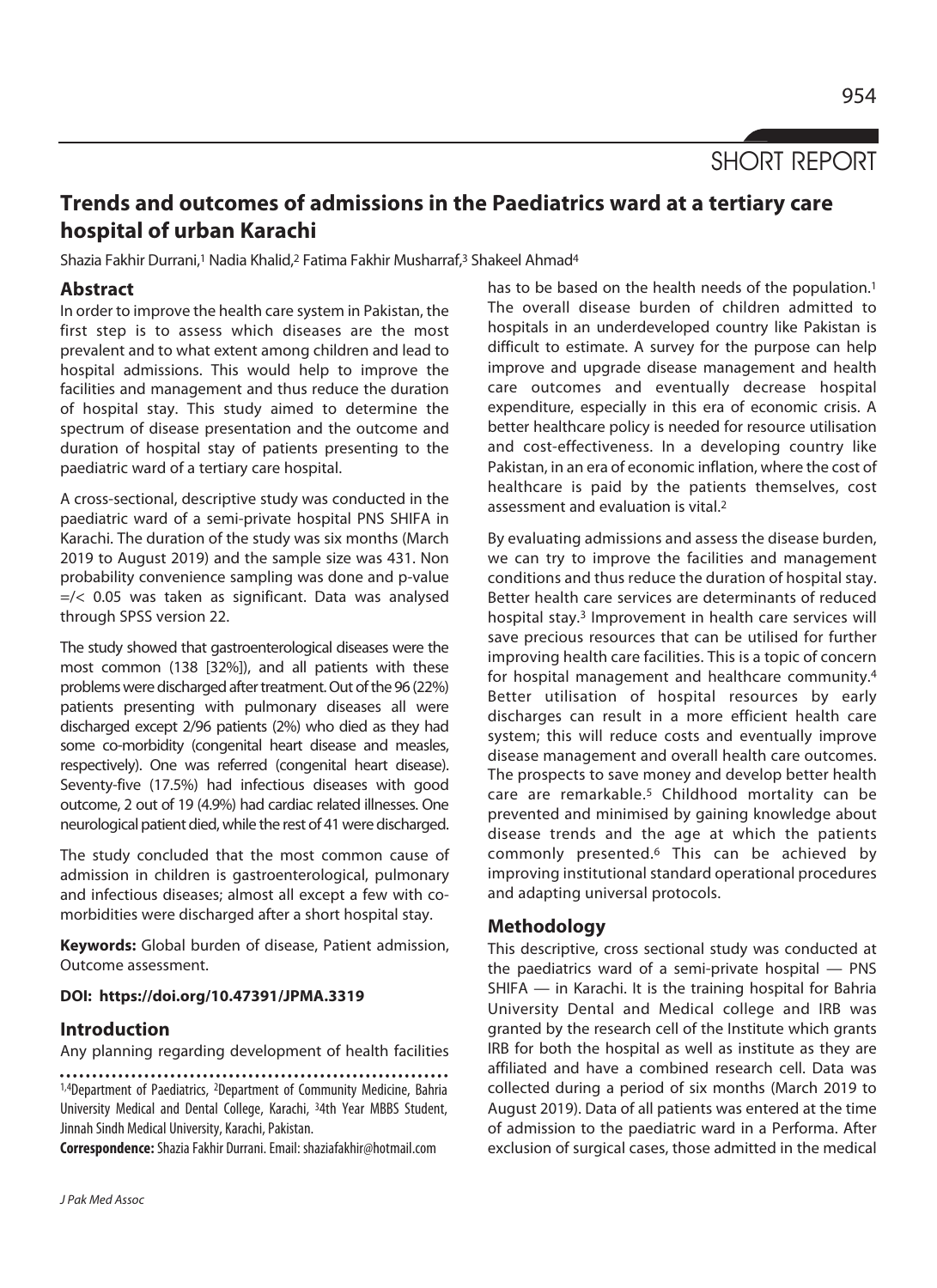ward were marked as sample size estimated by OpenEPI1 and all admissions in the next six months were included with a confidence interval of 90%; hence, the sample size achieved was 431.

#### **Sample Size for Frequency in a Population**

Population size (for finite population correction factor or fpc) (N): 1000000

Hypothesized % frequency of outcome factor in the population (p): 50%±4

Confidence limits as % of 100(absolute  $\pm$  %)(d): 4% Design effect (for cluster surveys-DEFF): 1

#### **Sample Size(n) for Various Confidence Levels**

| Confidence Level(%) | <b>Sample Size</b> |  |  |  |
|---------------------|--------------------|--|--|--|
| 95%                 | 600                |  |  |  |
| 80%                 | 257                |  |  |  |
| 90%                 | 431                |  |  |  |
| 97%                 | 736                |  |  |  |
| 99%                 | 1036               |  |  |  |
| 99.9%               | 1689               |  |  |  |
| 99.99%              | 2361               |  |  |  |
|                     |                    |  |  |  |

#### **Equation**

Sample size  $n = [DEF*Np(1-p)]/ [(d^2/Z^21-\alpha/2*(N-1)+p^*(1-p)]$ 

Non-probability convenience sampling technique was used. The purpose was to include all paediatric patients who were admitted during those six months in the paediatric ward through OPD or Emergency.\*

Structured Performa was used to collect the data. This included name and age of the patient, mode and time of admission, while other columns such as date and time of discharge, final diagnosis, and outcome were filled at the time of discharge. The outcome included discharge, referral, and death. All children admitted in the paediatrics ward between the age of one month and 12

**Table:** Diagnosis with duration of stay and outcomes of admission.

years were included. Neonates and children above 12 years of age and surgical cases were excluded. Statistical analysis was done via SPSS version 22 and Data analysis was done through mean, median, mode used for gender percentage. P-value less than 0.05 was considered significant. Ethical approval was taken and the approval code was ERC 02/20.

### **Results**

Data of all patients admitted through the paediatrics OPD and ER of the hospital was collected admitted in the paediatric ward. Out of the total of 541 patients admitted in the six-month duration, 110 were excluded as they were surgical cases. A total of 431 admitted patients were included, of which 194 out of 431 (45%) were males and 237 out of 431 (54%) were females. Mean age of the patients was 3.1±3 years and the mean duration of hospital stay was 4.7±3 days.

Gastroenterological diseases were the most common (32%) out of which all patients were discharged. Mean hospital stay was 4.32±0.59 days (Table). Out of the 96 (22%) patients with pulmonary diseases all except two (2%), who died because of comorbidity (congenital heart disease), were discharged. Mean hospital stay was 5.01±3.34 days (Table). There were 75 (17.4%) cases of infectious diseases including sepsis, measles, meningitis, bacterial infections, and pyrexia of unknown origin (PUO) and all were discharged. The mean duration of stay was 4.95±3.33 days (Table). Two out 19 suffering from congenital cardiac disease were referred. One out of 41 neurological patients, who was suffering from cancer, died, while the rest were discharged.

Diagnosis were grouped into categories by subspecialty as shown in Table.

### **Discussion**

This study was conducted to determine the spectrum of

| <b>Diagnosis Category</b> | n   | %     | <b>Mean Hospitalisation Days</b> |           | <b>Outcomes</b>   |                 |             |         |
|---------------------------|-----|-------|----------------------------------|-----------|-------------------|-----------------|-------------|---------|
|                           |     |       |                                  | <b>SD</b> | <b>Discharged</b> | <b>Referred</b> | <b>Died</b> | P value |
| Gastroenterology          | 138 | 32.0  | 4.32                             | 2.59      | 138               | 0               | $\theta$    | < 0.005 |
| Pulmonology               | 96  | 22.3  | 5.01                             | 3.34      | 93                |                 |             |         |
| Infectious disease        | 75  | 17.4  | 4.95                             | 3.33      | 75                | 0               |             |         |
| Cardiovascular            | 21  | 4.9   | 5.33                             | 2.58      | 19                |                 |             |         |
| Haematology               | 17  | 3.9   | 3.71                             | 1.36      | 17                | 0               |             |         |
| Oncology                  |     | 1.2   | 7.6                              | 4.16      |                   |                 |             |         |
| Neurology                 | 42  | 9.7   | 4.76                             | 3.29      | 41                |                 |             |         |
| Surgery                   | 18  | 4.2   | 4.33                             | 2.8       | 18                |                 |             |         |
| Burns                     | 11  | 2.6   | 6.27                             | 5.04      | 11                |                 |             |         |
| Medical/Others            | 8   | 1.9   | 5.25                             | 3.33      | 8                 | <sup>0</sup>    |             |         |
| Total                     | 431 | 100.0 | 4.76                             | 3.1       | 423               |                 | 4           |         |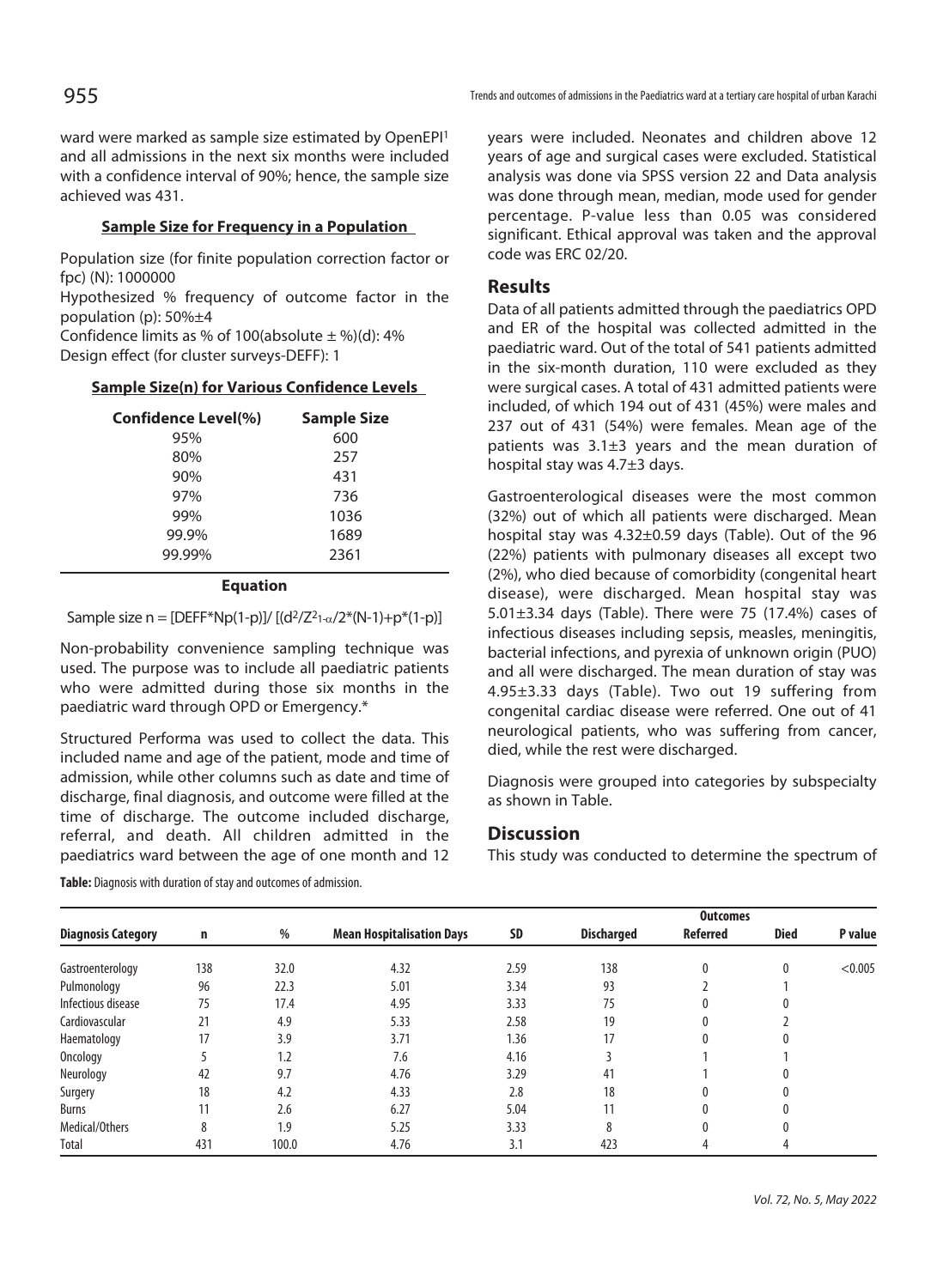diseases requiring paediatric admission, hospital stay, and outcome. Knowledge of common illnesses will help us focus our attention on their management and improve the overall health care system.

In this study, gastrointestinal diseases including diarrhoea, dysentery, and enteric fever, were the most frequent cause of admission. It is also the most wellmanaged illness, which indicates that the admission protocol for gastrointestinal diseases is appropriate. The resources being used appropriately reduces length of stay and, hence, hospital expenditure. Quadri F. conducted a research in a peri-urban low-income area in Karachi and his results were similar to our study results.7 These results are comparable with those reported in the Pakistan Demographic and Health Survey (PDHS 2006-2007)8 and the Pakistan Living Standard Measurement Survey (PLSMS 2010-2011),<sup>9</sup> indicating that our study sites are broadly representative of Pakistan as far as diarrhoeal disease burden is concerned.

The second most common (22.5%) cause of admission in paediatrics ward was pulmonary illnesses including acute respiratory tract infections, pneumonia and, asthma. Most of them were admitted according to the admission protocol and all were discharged except those with associated disorders (comorbidity) such as congenital cardiac disorders and measles. Most are usually managed in OPDs and those who have wheezing episodes and fulfil the WHO admission protocol are admitted and nebulised and given short-term and long-term treatments with early discharge and follow up. Patients with pneumonia are also managed according to WHO guidelines. A study done in urban settings of Karachi discovered that childhood pneumonia remains the second highest illness contributing to childhood morbidity and mortality in all ethnic groups in Pakistan.8

Infections are the third most common reason for admissions in a paediatric ward. They include sepsis, meningitis, viral infections, measles, bacterial infections, and unknown causes of pyrexia. The outcomes were very good although a few deaths did occur; however, those were mainly due to extreme conditions at the time of admission or comorbidity. The rest of admissions were for common conditions such as cardiovascular, neurological including febrile fits, haematology including blood transfusions for thalassaemia, and other childhood issues such as burns and surgical causes. A study done in Lithuania showed similar results.9

Our study shows female predominance with 237 (54%) patients being females whereas previous studies showed male predominance for diseases requiring admission. A

research done by Kam-lun, from Singapore showed consistent excess of male admissions ( $\sim$  59%). Gender difference in the occurrence of paediatric diseases has been seen by a number of researchers.10

Admission is a standard and desired solution to acute illness in some children. Our energies should be directed to making hospital stay as short as possible.

Our research shows the trends of admission and subsequent burden upon the hospital's paediatric care unit highlighting the effectiveness of management and utilisation of hospital resources. This ensures that costeffective methods are being utilised. In order to reduce the length of stay, certain useful methods have been recommended in literature including clinical pathways and integrated care pathways.

### **Conclusion**

The most common causes of admission in children are related to gastroenterological problems, pulmonary illnesses and infections. With proper management almost all, except a few with co-morbidities, can be treated and discharged.

**Acknowledgement:** I wish to express my deepest gratitude to the academic and clinical head of departments of the Pediatric ward, the staff who helped in collection of data, my institute for encouraging and facilitating a research environment and my colleagues. Special thanks to my friends who encouraged and motivated me to complete my manuscript. Special acknowledgement to Umamah Fakhir, who helped me in organization and transfer of data from the questionnaires to SPSS sheets.

**Disclaimer:** None to declare.

**Conflict of Interest:** None to declare.

**Funding Sources:** None to declare.

**Ethics Approval/Disclosure:** Ethical approval has been taken by ERC of BUMDC.

Ethical approval was taken and the approval code was ERC 02/20.

Patient Consent: Patient consent was not required because the data was collected via the admission/discharge data and the name was not included and diagnosis and outcomes were kept anonymous.

#### **References**

1. Dean AG, Sullivan KM, Soe MM. OpenEpi: Open Source Epidemiologic Statistics for Public Health. [Online] 2013 [Cited 2021 June 15]. Available from URL: https://www.openepi.com/